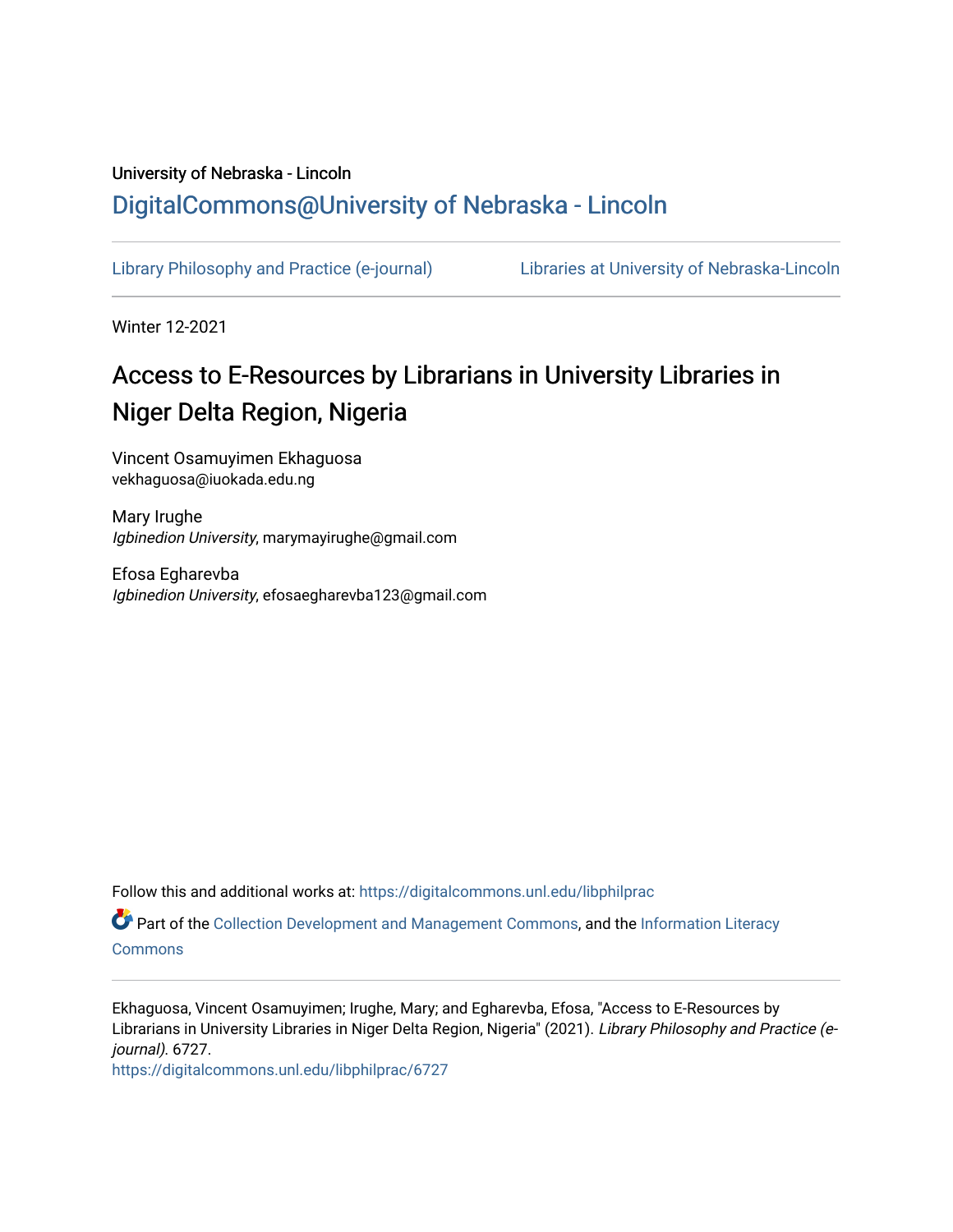## **ACCESS TO E-RESOURCES BY LIBRARIANS IN UNIVERSITY LIBRARIES IN NIGER DELTA REGION, NIGERIA**

**By**

## **EKHAGUOSA, O. Vincent, IRUGHE Mary, EGHAREVBA Efosa Igbinedion University, Okada Edo State, Nigeria.**

**[vekhaguosa@iuokada.edu.ng,](mailto:vekhaguosa@iuokada.edu.ng) [marymayirughe@gmail.com](mailto:marymayirughe@gmail.com)[,efosaegharevba123@gmail.com](mailto:efosaegharevba123@gmail.com)**

## **ABSTRACT**

This study investigated Access to Electronic Resources by Librarians in University Libraries in Niger Delta Region, Nigeria. The descriptive research design was adopted for this study using 73 items self-structured questionnaire to collect data. In selecting the university libraries, the researcher applied the stratified random sampling technique to select the universities. One hundred and fifty (150) librarians were selected from three (3) centrally located states which include Delta, Bayelsa, and Edo from the nine (9) Niger Delta States from a target population of four hundred and thirty-two (432) librarians. seven research questions were formulated to guide the study. A reliability coefficient index of 0.87 was obtained from the instrument using Cronbach's Alpha Guttman splithalf Coefficient. Additionally, it was strongly recommended that Institution's authorities and governments should provider internet, ICT facilities for all to enjoy free flow for effective and efficient access to e-resources.

Keywords: Access, E-resources, University Librarians, University Libraries, Niger Delta

## **INTRODUCTION**

The library has always played a crucial role in the development of civilization from time immemorial and regarded as a service-oriented organization wherein the information needs of the users are satisfied. Academic libraries are connected to higher educational institutions, such as universities, polytechnic institutions, colleges of education, and colleges of technology. These libraries are generally mandated to support the course of teaching, learning, and research to achieve the missions of their parent institutions. University library acquires collections in broad terms of quantity and quality in the form of prints and electronic to support the teaching, learning, research and recreational purposes, (Weber and Flatley 2008). Libraries worldwide are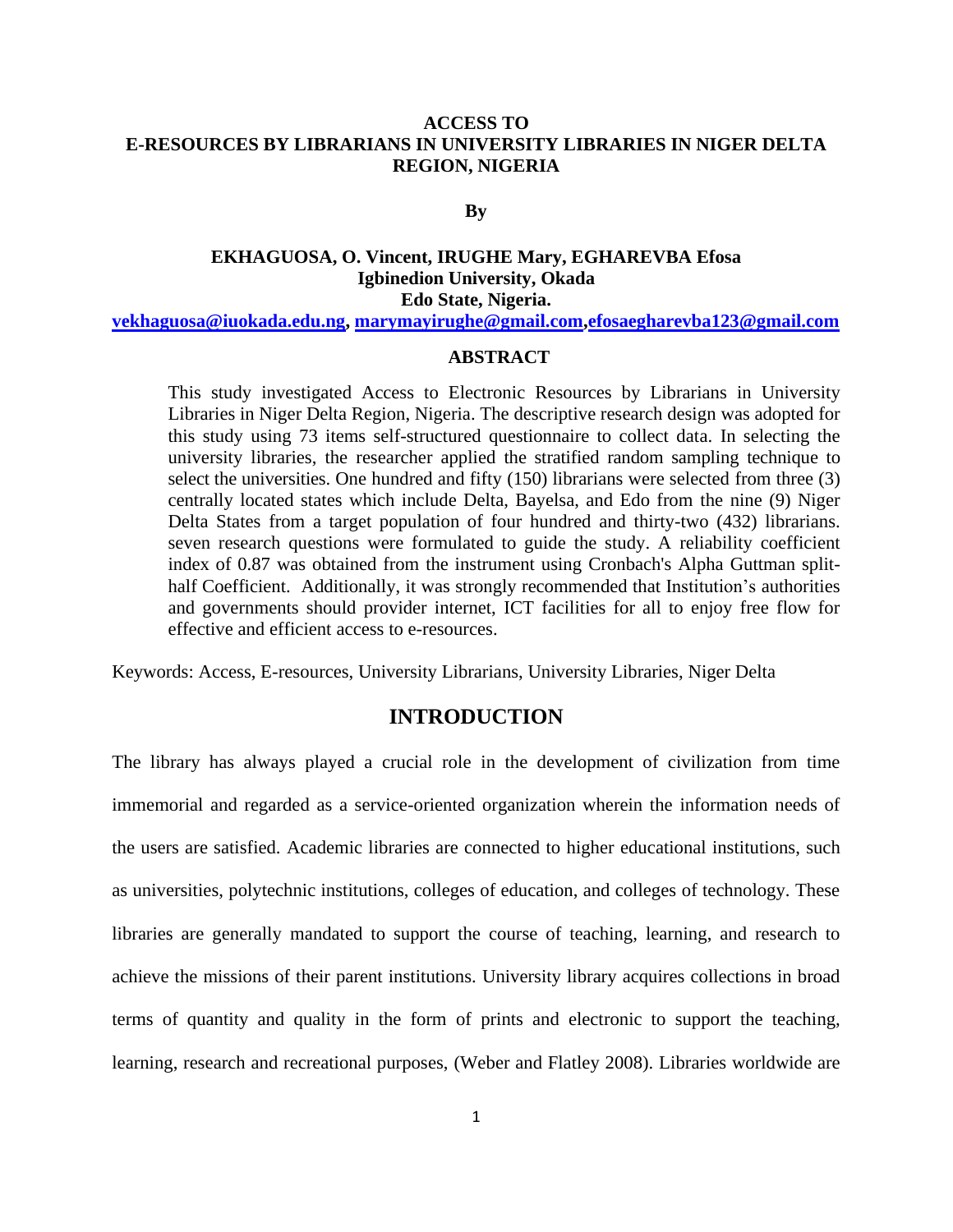digitizing materials and offering full-text documents or images to clientele via their websites and Compact Disc Read-Only Memory (CD-ROM). Digital collections usually consist of local content and provide unlimited access to materials that are not readily accessible.

Electronic Resources (e-resources) is an enhancement of information and communication technology (ICT). It becomes popular or more effective with the invention of the Internet and its rapid growth. Electronic resources are concepts which evolved as a result of the rapid growth of information and communication technology. It has been described by different authors in different ways. Shukla and Mishra (2011) described electronic collection as the collection of information which can be accessed only by the use of electronic gadgets. E-resources have revolutionized the field of information. It is rare to find any standard library that is not subscribing to e-resources nowadays; either open or close access subscriptions. E-resources are regarded as important library/learning resources all over the world. Many libraries have already replaced their physical holdings with e-resources. The International Federation of Library Association (IFLA) (2012) described electronic resources as those materials that require computer access, whether through a personal computer, mainframe, or hand-held mobile devices. They may be accessed remotely via the internet or locally. Some of the most frequently encountered types are: E-journals, E-books, Full-text (aggregated) databases, indexing and abstracting databases, Reference databases (biographies, dictionaries, directories, encyclopaedias, etc.), Numeric and statistical databases, E-images, E-audio/visual resources. Libraries are doing extensive work to make e-resources available to their users and keeping them abreast of the latest developments in their field of interest. Access to e- resources through the Internet is gaining prominence because of the inherent advantages of the Internet over media such as CD-ROMs and advancement in web technology. With the emergence of Information and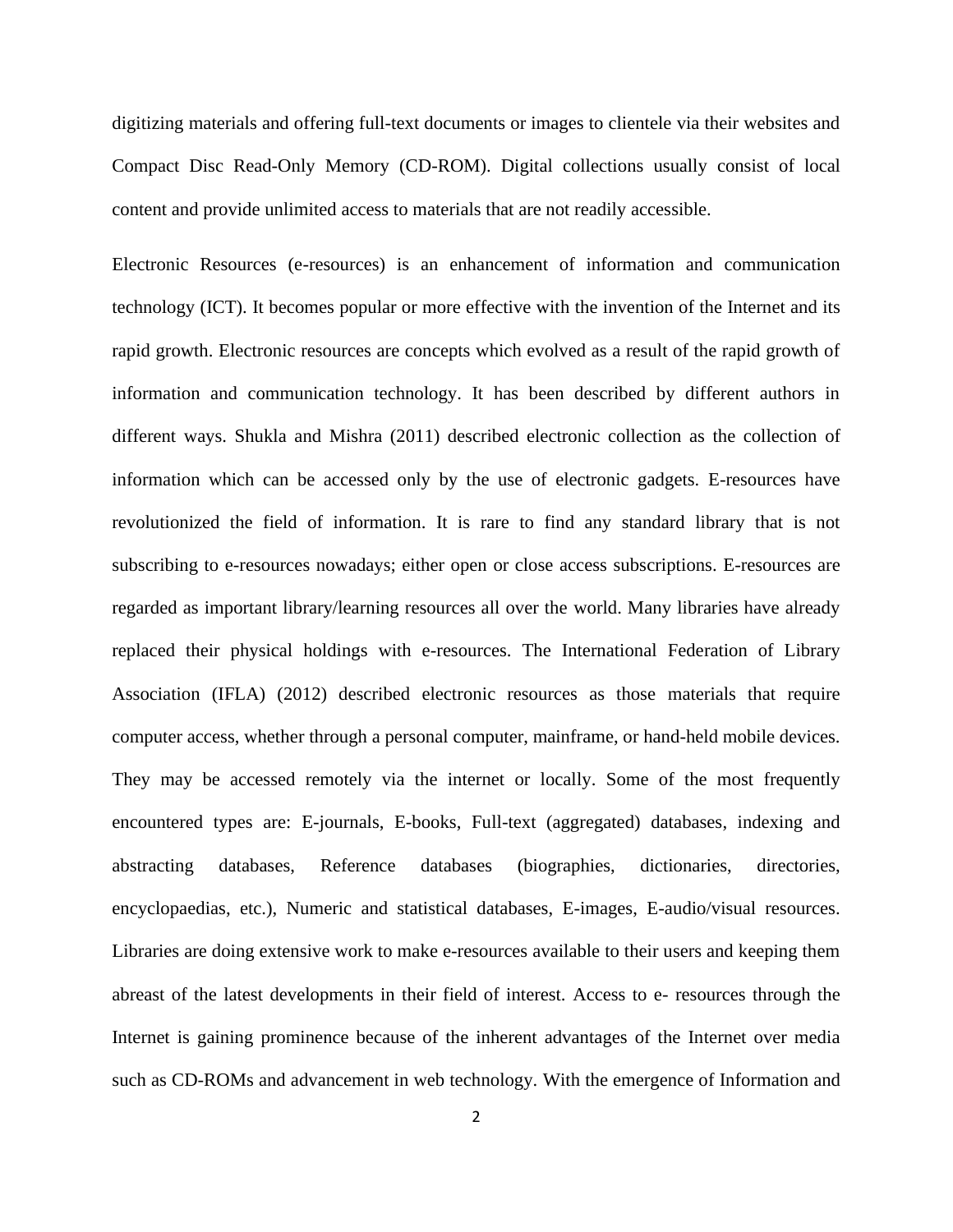Communication Technology (ICT), electronic resources that can be accessed by university libraries are of different types and formats. They come in the form of digital which can only be accessed with the use of internet aided by computer and made available to the library. The rapid growth of (ICT) has given rise to the evolution of several new terms like paperless society, eresources, digital library. Words like digital content, electronic library containing e-journals, ebooks, journal consortiums, open access, digital library, Digital Rights Management (DRM) all have become simply buzzwords along with the traditional analogue or print resources in the present library system (Chaudhuri,2012).

## **Statement of the Problem**

What should be appreciated is that academic libraries acquire electronic resources on a large scale but unfortunately, patrons do not use them on the same scale (Weiner, 2003). An informal investigation conducted by the researchers indicated that the subscribed e-resources available to patrons are not efficiently utilized even by the librarians which are the custodian of the resources. Some librarians are not aware of the availability of the e-resources at the library. Also, some of them were not competent in the use of computers, let alone accessing e-resources. Above all, inadequate infrastructural facilities like computers and bandwidth also hindered accessibility. This study was therefore aimed at investigating access to e-resources by Librarians in Universities Libraries in Niger Delta Region, Nigerian. Thus, the underlying factors for the under-utilization and inaccessibility of e-resources constituted the rationale for this study.

#### **Objectives of the Study**

i. Explore what e-resources categories are accessed by Librarians in University Libraries in Niger Delta Region, Nigeria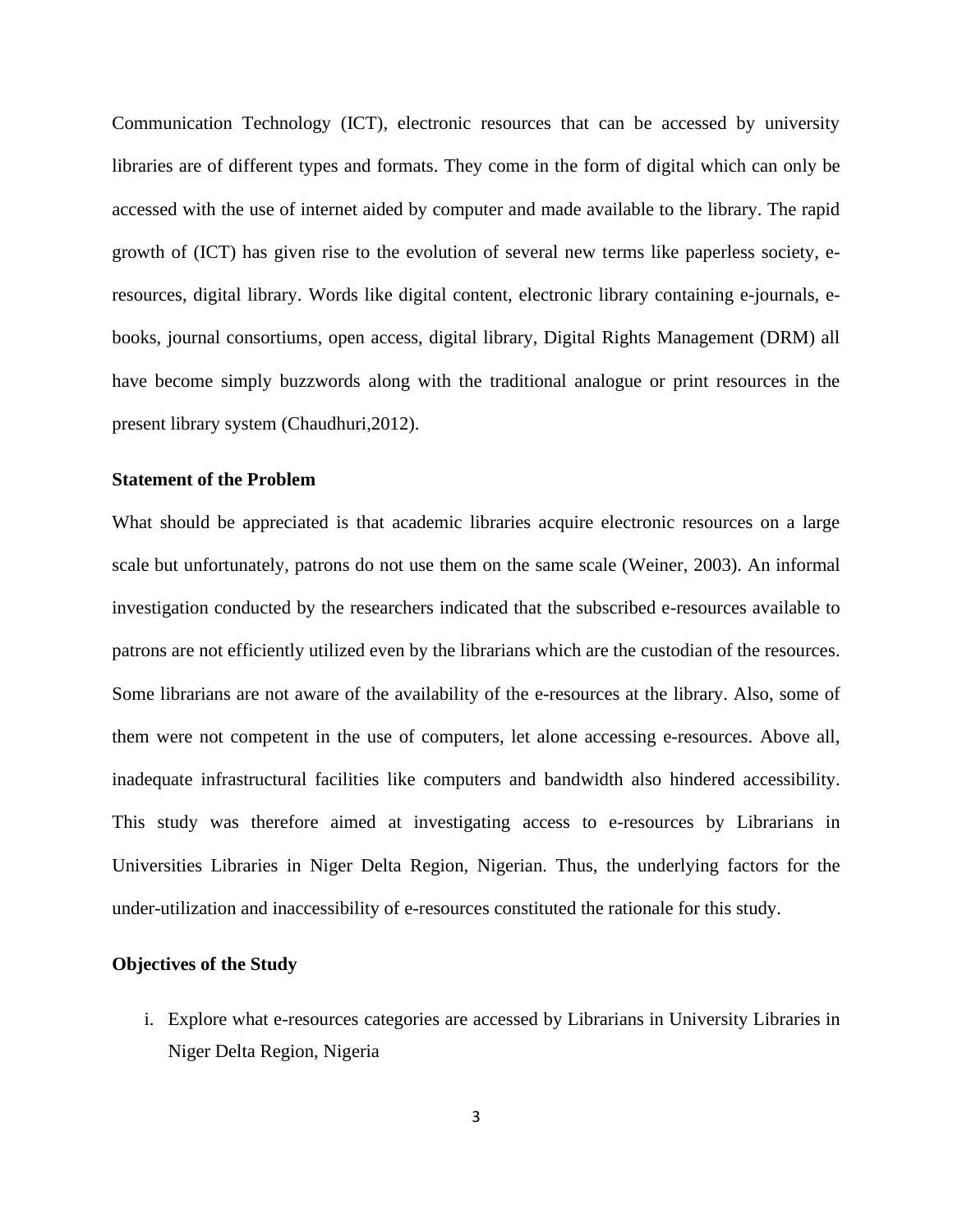- ii. Find out the databases used in accessing e-resources by Librarians in University Libraries in Niger Delta Region, Nigeria
- iii. Find out where e-resources are accessed by Librarians in University Libraries in Niger Delta Region, Nigeria
- iv. Explore the purpose of accessing e-resources by Librarians in University Libraries in Niger Delta Region, Nigeria
- v. Determine the benefit of e-resources by Librarians in University Libraries in Niger Delta Region, Nigeria

#### **SIGNIFICANCE OF THE STUDY**

This study will help librarians acquire and improved their e-resources knowledge efficiently in data access, usage and sharing.

## **REVIEW OF RELATED LITERATURE**

Sivakami and Rajendran (2019) defines E-resources as a resource which require computer access or any electronic product that delivers a collection of data, be it text referring to full text bases, E-journals, images collections, other multimedia product and numerical, graphical or time based, as a commercially available title that has been published with an aim to being marketed. E-Resources usually consist of E-Journals, E-Books, E-Databases, E-Magazines, E-Thesis, E-News Papers, E-Dictionaries, E-Encyclopaedia, abstract, full-text documents and digital collections, online databases, web sites which are likely to be the alternative to the print media. Today information is vast and readily available and in many classes. They can be simply defined as resources that include documents in electronic or e-format that can be accessed via Internet. They are available in various forms like e-books, digital libraries, online journal, magazine, elearning tutors, on line test e-journals, e-discussions, e-news, data archives and e-mail on line chatting and deliver a collection of data, be it text, image collection, other multimedia products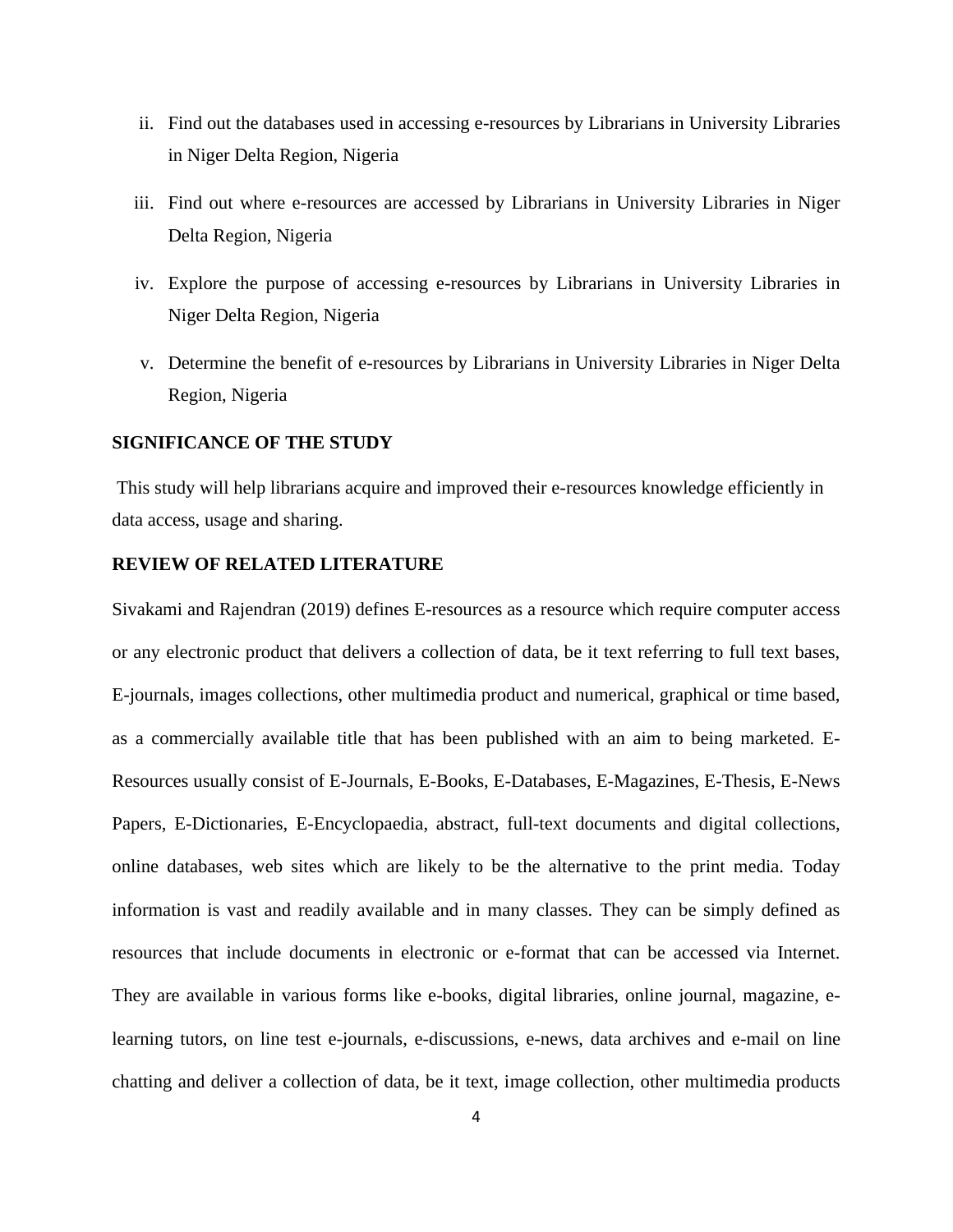like numerical, graphical mode. Emerald, Ebscohost, Research4life, Directory of open Access Journals and Books and Jstor are some of the examples of online databases. In this information and technology age, libraries need to provide services that run on the media used by the library users, such as mobile phones, smart phones, tablets, laptops, and personal computers (PC). Dresselhaus and Shrode (2012) the survey described use of mobile in academic libraries. Students were lot of interested in use of information through mobile. Survey concluded that academic libraries can arrange different types mobile of application for various library services. Sharma (2019) in is study of Access and use of electronic resources by the faculty members and research scholars of social sciences in Maharshi Dayanand University, Rohtak, Haryana that  $2/5$ th of them (39.3%) use e-resources in their hostel almost equal percentage (38.6%) access from Vivekananda Library Maharshi Dayanand University. Those users who are using from their own department library are 30.6%, while very few of them are accessing at their home. Aregbesola and Oguntayo (2014) conducted a research study the use of electronic resources by faculty members in Landmark University, Omu-Aran. The findings of the study revealed that faculty members use electronic resources for academic purposes. Having access to wide range of books and journals, increased access to current materials, and, to carryout research are the major motivations of electronic resources use by faculty members. Habiba and Chowdhury (2012) in their study, states that users use electronic resources for many purposes. According to the respondents, 54.0 percent users mostly used electronic resources for learning, 35.0 percent used e-resources for current information, 6.0 percent used electronic resources for research purpose and 5.0 percent used electronic resources for teaching purpose. electronic resources have become very important these days as they are up-to-date, multi- dimensional and directional in nature and also can be accessed as well as used anywhere, crossing all geographical boundaries. Such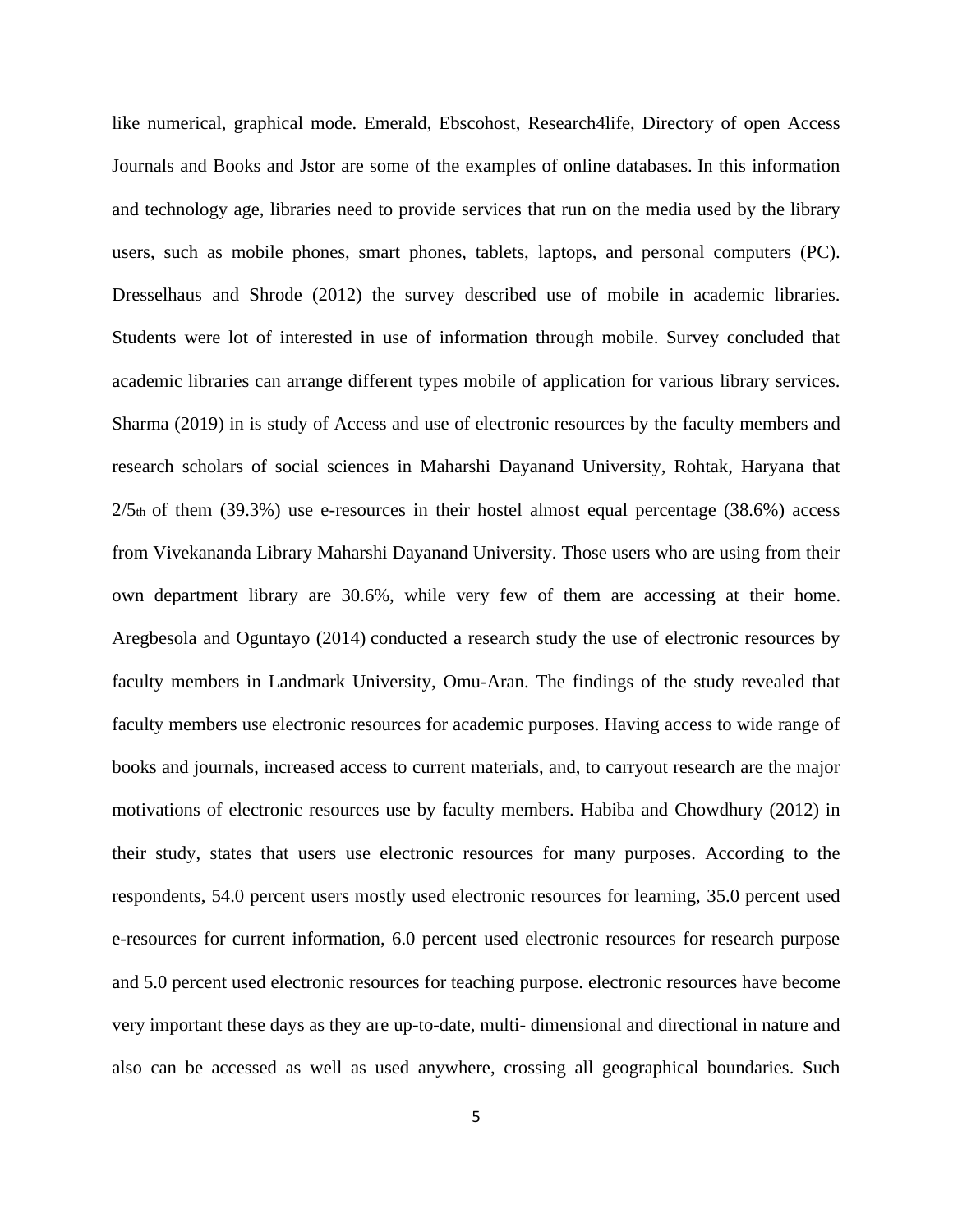resources add value to all spheres of human activities. Okoye and Ejikeme (2010) identified the benefits of using open access journals to include the followings It provides an increased citation to published scholarly work; Publications are made free for authors, it increases the impact of researchers work, articles can be accessed online free of charge, it provides free online access to the literature necessary for one's research, it helps in career development It provides high-quality scholarly work. Ray and Day (1998) cited by Ugwu and Orsu (2017) stated that students use online information resources for three main reasons; access to a wider range of information, faster access to information, and easier access to information. The realities of the present information age as a result of the evolution of information and communication technologies (ICT) have brought about radical changes in teaching, learning, and research. According to Daramola (2016) The use of online resources in university libraries is aimed at "broadening the range of available information resources within the library and adding value to the content by making them accessible through digital means so that students, researchers, and the entire members of the university community can access them anytime and anywhere" (p. 366). According to Khan (2012), access to e-journals is generally provided either by the publisher or through their aggregators. E-journals have provided excellent opportunities to access scholarly information, which were previously beyond the reach of libraries due to geographical constraints. An advantage of e-resources includes no physical space required and accessibility from almost any workstation that can be connected remotely to the institution's network. Daramola further states that the library within the university systems provides the infrastructures and internet facilities to enhance student's accessibility of online resources. Thus e-resources can be accessed round the clock across geographical barriers which make e-resources accessible at the tip of your finger. E-journals which are one of e-resources also offer the benefit of full-text searching and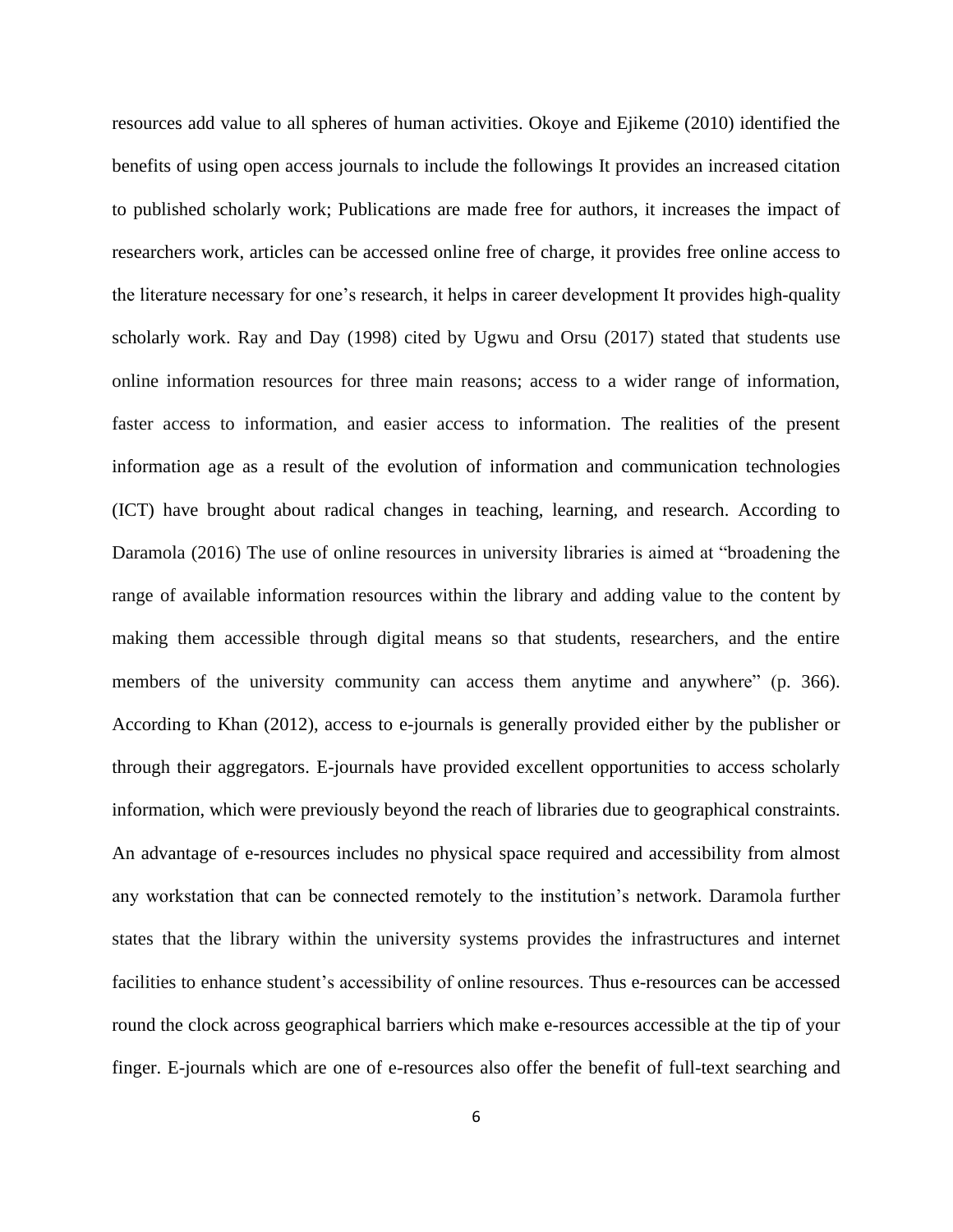downloading of articles. Chandra, Sankaranarayanan, Nagarajan and Mani (2014) presented the results of an investigation in the study on Use Pattern of E-Resources among Faculty Members in Arts and Science Colleges in Chennai concluded that most of the respondents were aware of eresources available in their college library. They have accessed e-resources for their study and research purpose.

## **METHODOLOGY**

The descriptive survey research design was adopted for the study. The study focused on universities libraries in Niger Delta region, Nigerian. The population of the study was four hundred and thirty-two (432), all thirty-nine (39) university libraries approved by the National University Commission (NUC) from the nine (9) Niger Delta states. A sample size of one hundred and fifty (150) librarians selected from three (3) centrally located states which include Delta, Bayelsa, and Edo from the nine (9) Niger Delta States. Structured questionnaire was the instrument used for data collection for the study. The questionnaire was structured into two sections. Section 1 contained responses on the demographic data of respondents, while section 2 was designed to address the questions on e-resources accessed by librarians, devices used, databases used, places used, purposes, benefits and challenges.150 copies of questionnaire were administered to respondents, while 131 copies were returned. Data collected were analyzed using frequency table and percentages. All analyses were done using the Statistical Package for Social Sciences (SPSS 23).

#### **Table 1: Questionnaire Response**

| Number of Questionnaire Administered | Number of Questionnaire Returned | Percentage of Questionnaire Returned |  |  |  |  |  |
|--------------------------------------|----------------------------------|--------------------------------------|--|--|--|--|--|
| 50                                   |                                  | 87%                                  |  |  |  |  |  |

A total of 150 copies of the questionnaire were distributed and 131 (87%) copies were

returned. The response rate of (87%) is considered adequate for the study. This is because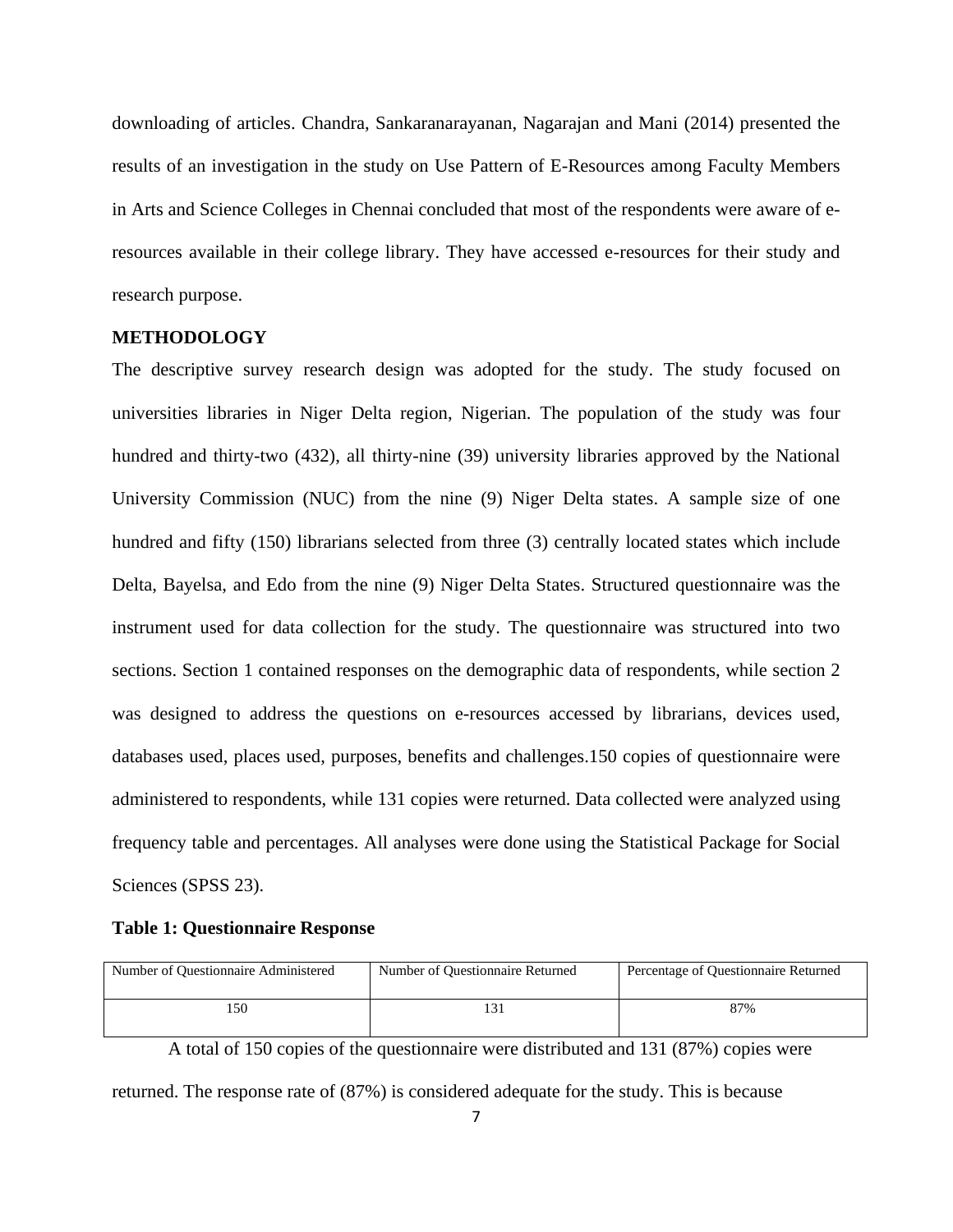according to Dulle, Minish-Majanja and Cloete (2010) the standard and acceptable response rate

for most studies is 60%.

## **Answering of the Research Questions**

**Research Question Three:** What e-resources are accessed through by librarians in University

Libraries in Niger Delta, Nigeria?

| e-resources accessed by librarians | <b>SA</b> | A  | D        | <b>SD</b> | <b>Mean</b> |
|------------------------------------|-----------|----|----------|-----------|-------------|
|                                    |           |    |          |           |             |
| E-Journals                         | 58        | 47 | 26       | $\theta$  | 3.24        |
| E-Books                            | 62        | 21 | 48       | $\Omega$  | 3.12        |
| <b>Full text Database</b>          | 47        | 31 | 53       | $\Omega$  | 2.95        |
| Indexing and Abstract Database     | 66        | 48 | 17       | $\Omega$  | 3.37        |
| Reference Database                 | 67        | 12 | 62       | $\Omega$  | 3.11        |
| E-Dictionaries                     | 54        | 25 | 52       | $\Omega$  | 3.02        |
| E-Directories                      | 39        | 75 | 17       | $\Omega$  | 3.20        |
| E-Encyclopeadia                    | 54        | 33 | 44       | $\Omega$  | 3.07        |
| Numerica and Statistical           | 48        | 53 | 30       | $\Omega$  | 3.15        |
| E-Images                           | 57        | 74 | $\Omega$ | $\theta$  | 3.44        |
| E-Audio/Visual                     | 53        | 4  | 74       | $\Omega$  | 2.84        |
| Aggregate Mean                     |           |    |          |           | 3.14        |
| <b>Criterion Mean</b>              |           |    |          |           | 2.50        |

|  | Table 2: E-resources accessed by librarians |  |  |
|--|---------------------------------------------|--|--|
|--|---------------------------------------------|--|--|

Table 2 shows that librarians in Niger Delta region agrees that they access the listed e-resources considering that the aggregate mean of 3.14 is greater than the criterion mean of 2.50. It is evident that out of the numerous e-resources listed above, E-images (3.44) is mostly accessed. Others also mostly accessed are E- Indexing and Abstract Database (3.37), E-journals (3.24), Edirectories (3.20), etc. the likely reason for this is that they are the most commonly used by librarians for reference purposes while E-Audio/Visual is least used.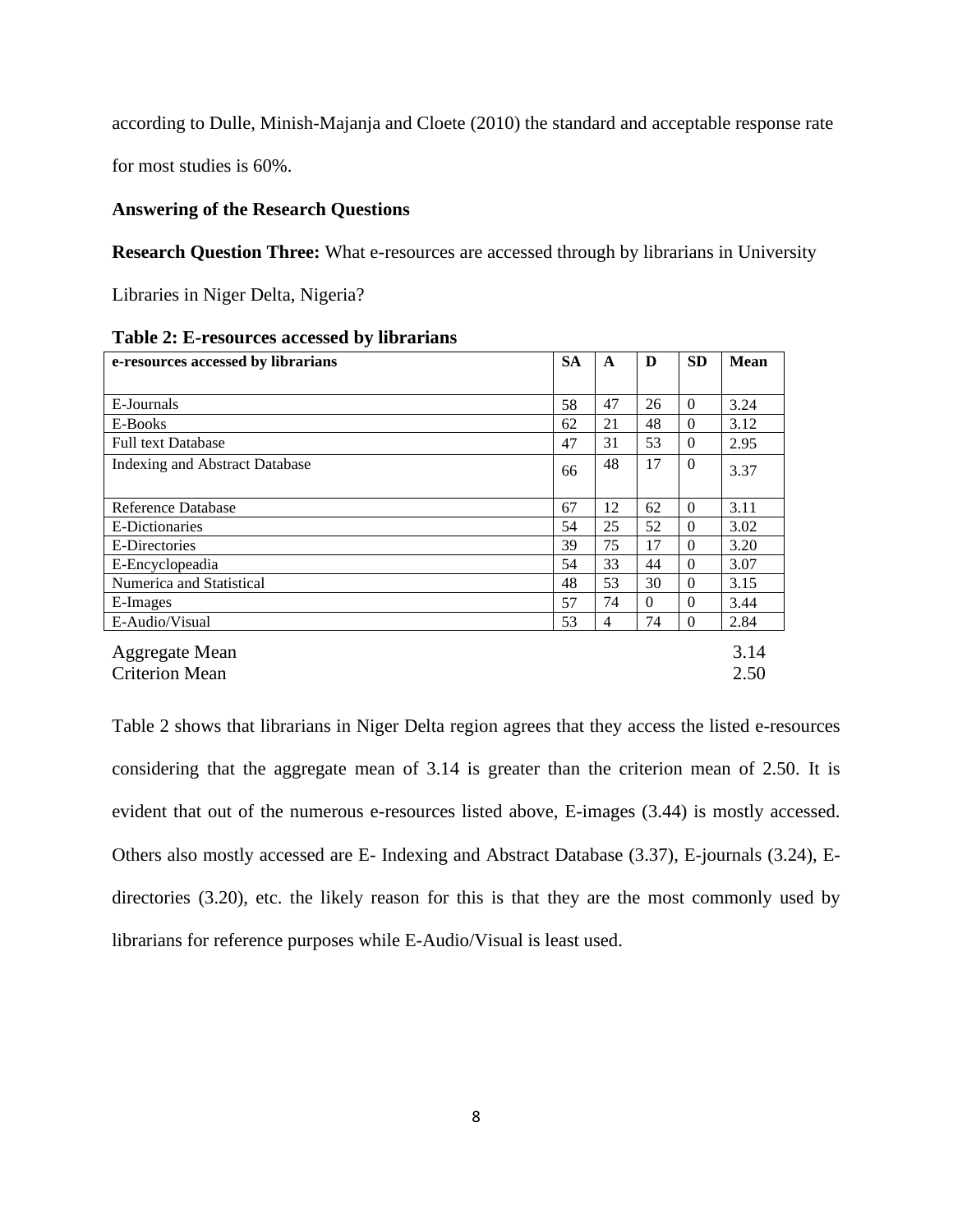| Table 4: Databases e-resources accessed by Librarians in University Libraries in Niger Delta |  |  |  |  |  |
|----------------------------------------------------------------------------------------------|--|--|--|--|--|
| Region, Nigeria?                                                                             |  |  |  |  |  |

| Databases e-resources accessed by librarians | <b>SA</b> | $\mathbf{A}$ | D              | <b>SD</b>      | Mean |
|----------------------------------------------|-----------|--------------|----------------|----------------|------|
|                                              |           |              |                |                |      |
| Google Scholar                               | 40        | 78           | 13             | $\Omega$       | 3.21 |
| Ebscohost                                    | 51        | 67           | 13             | $\Omega$       | 3.29 |
| <b>J</b> stor                                | 75        | 35           | 21             | $\theta$       | 3.41 |
| <b>DOAJ</b>                                  | 67        | 39           | 21             | $\overline{4}$ | 3.29 |
| <b>DOAB</b>                                  | 43        | 35           | 53             | $\theta$       | 2.92 |
| <b>Research Gate</b>                         | 43        | 35           | 53             | $\Omega$       | 2.92 |
| Academia edu                                 | 51        | 23           | 57             | $\Omega$       | 2.95 |
| Youtube                                      | 25        | 93           | 13             | $\theta$       | 3.09 |
| <b>OPAC</b>                                  | 53        | 62           | 16             | $\Omega$       | 3.28 |
| Research4life                                | 39        | 92           | $\overline{0}$ | $\theta$       | 3.30 |
| <b>Institutional E-Repository</b>            |           | 48           | 39             | 44             | 2.03 |
| <b>Aggregate Mean/SD</b>                     |           |              |                |                | 3.06 |
| <b>Criterion Mean</b>                        |           |              |                |                | 2.50 |

Table 4 above shows that the librarians access e-resources from listed databases with an aggregate mean of 3.06 which is more than the criterion mean of 2.50, it can be concluded that Librarians in University libraries access e-resources databases. The most access databases were the Jstor (3.41), Research4life (3.30) Ebscohost (3.29), DOAJ (3.29) and OPAC (3.28) respectively. Institutional E-Repository (2.03) was less than criterion mean of 2.50. it can be deduced from the above that the respondents are not well informed or the awareness level of their institutional e-repository is low.

**Research Question 5:** Where is e-resources accessed by Librarians in University Libraries in Niger Delta Region, Nigeria?

| THOTO OF THROW WHOLE O TODOGLOOD MID MOODDOG VIII OGLII CIOMG COIIID GOILL |           |    |    |           |               |             |  |
|----------------------------------------------------------------------------|-----------|----|----|-----------|---------------|-------------|--|
| Places where e-resources accessed by librarians                            | <b>SA</b> | A  | D  | <b>SD</b> | <b>Missin</b> | <b>Mean</b> |  |
|                                                                            |           |    |    |           | 0             |             |  |
| Home                                                                       | 79        | 39 |    |           |               | 3.60        |  |
| Library                                                                    | 40        | 13 | 35 |           | 31            | 2.81        |  |
| Office                                                                     | 79        | 39 |    |           |               | 3.52        |  |
| Cybercafé                                                                  | 45        | 14 | 63 |           | 4             | 2.78        |  |

**Table 5: Places where e-resources are accessed through cloud computing**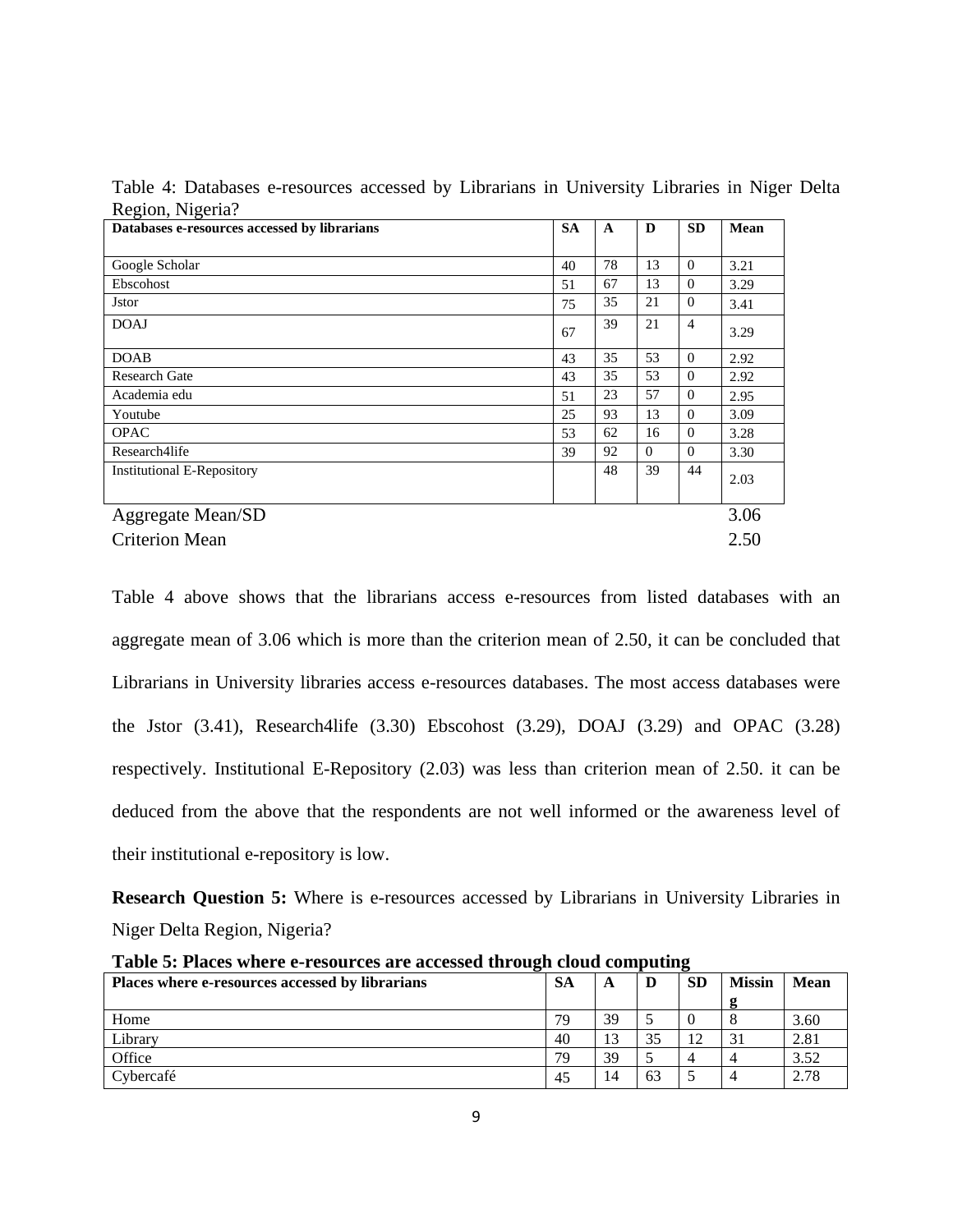| <b>ICT Centres</b>       | 25 | 64 | 42 |  | 2.87         |
|--------------------------|----|----|----|--|--------------|
| Valid N (listwise)       | 98 |    |    |  |              |
| <b>Aggregate Mean/SD</b> |    |    |    |  |              |
| <b>Criterion Mean</b>    |    |    |    |  | 2 51<br>2.JU |

It is found in the table 5 above that majority of librarians prefers to access e-resources through from home (3.60) and offices (3.52). The aggregate mean of 3.12 of the above table which is greater than the criterion mean of 2.50. Indicates that e-resources can be accessed anywhere at any time as long as there is internet. This finding is in tune to Daramola (2016) which stated that use of online resources in university libraries is aimed at "broadening the range of available information resources within the library and adding value to the content by making them accessible through digital means so that students, researchers, and the entire members of the university community can access them anytime and anywhere". Aina (2013) also opined that Google has attempted to bypass the library by its "Google search"

**Research Question 6:** What are the purposes for accessing e-resources by Librarians in University Libraries in Niger Delta Region, Nigeria?

| Table of I all post for accessing c resources infough cloud computing by<br>Livi ul iulio |           |    |        |           |             |  |  |  |
|-------------------------------------------------------------------------------------------|-----------|----|--------|-----------|-------------|--|--|--|
| Purpose for accessing e-resources by Librarians                                           | <b>SA</b> | A  | D      | <b>SD</b> | <b>Mean</b> |  |  |  |
|                                                                                           |           |    |        |           |             |  |  |  |
| Research                                                                                  | 25        | 93 | 13     | $\Omega$  | 3.09        |  |  |  |
| Learning                                                                                  | 87        | 39 | $00\,$ | 5         | 3.63        |  |  |  |
| Publishing                                                                                | 87        | 39 | 5      | $\Omega$  | 3.63        |  |  |  |
| <b>Seminar Presentation</b>                                                               | 40        | 82 | 9      | $\Omega$  | 3.24        |  |  |  |
| Teaching                                                                                  | 79        | 39 | 13     | $\Omega$  | 3.40        |  |  |  |
| Examinations                                                                              | 75        | 35 | 21     | $\Omega$  | 3.44        |  |  |  |
| To Up Date                                                                                | 35        | 70 | 26     | $\Omega$  | 3.07        |  |  |  |
| <b>Aggregate Mean/SD</b>                                                                  |           |    |        |           | 3.35        |  |  |  |
| <b>Criterion Mean</b>                                                                     |           |    |        |           | 2.50        |  |  |  |

**Table 6: Purpose for accessing e-resources through cloud computing by Librarians**

Table 6 above shows that with an aggregate mean of 3.35 which is more than the criterion mean of 2.50, it can be concluded that the Librarians in University libraries access e-resources for different purposes. The respondent's mostly access e-resources for learning (3.63) and publishing (3.63). Research (3.09), teaching (3.40), examination (3.44), seminar presentation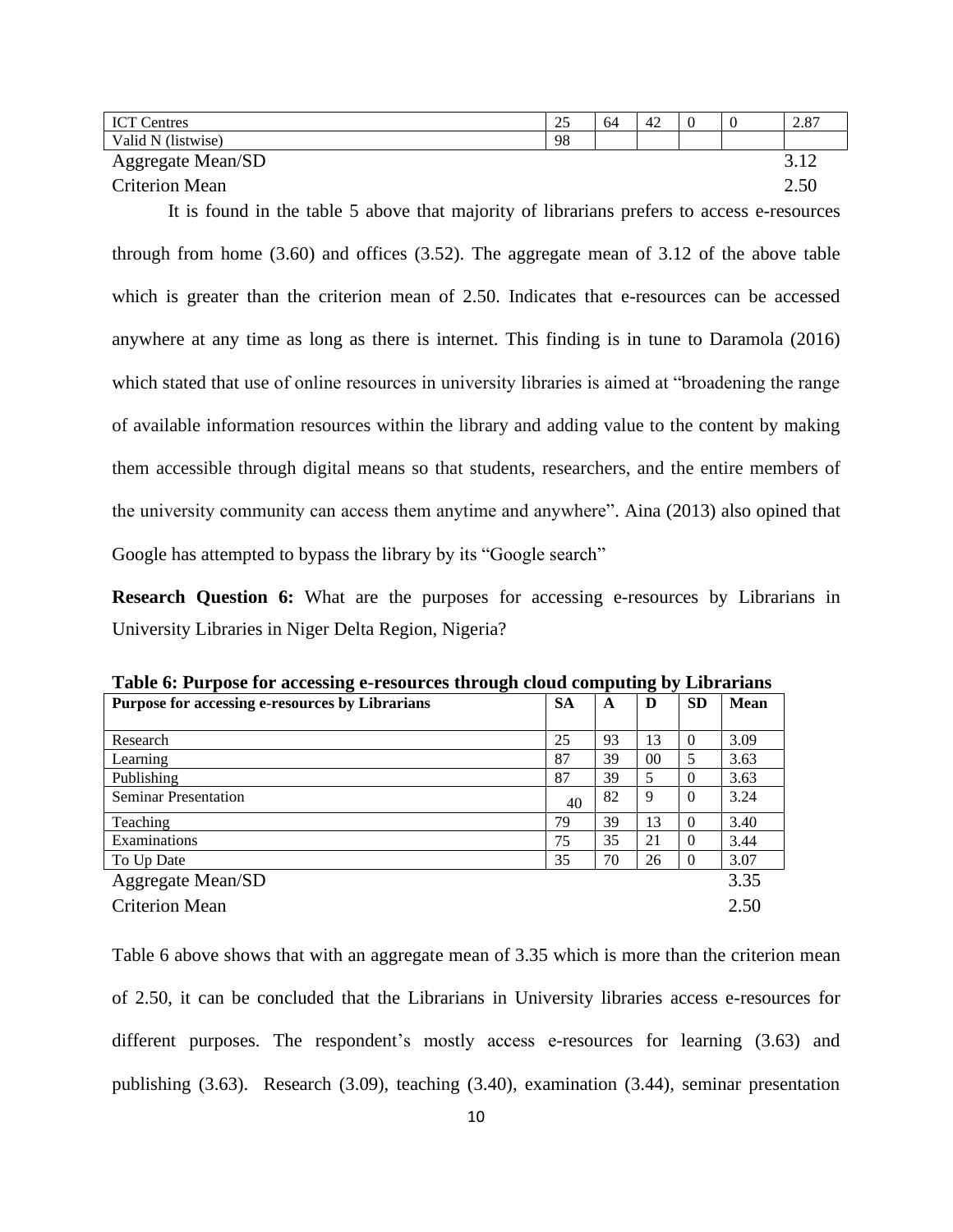(3.24), etc. where also purpose for accessing e-resources. This conforms to Mahalakshmi (2014) analytical study about the use of electronic resources by faculty and students in higher education which revealed that (105%) of the respondents aware about the e-resources. Nearly (45.33%) of them use the e-resources for their subject purpose, (43%) of them use the e-resources for their education purpose, (15.42%) of them entertainment (33.18%) of them references their subject work.

**Table 7: showing the frequency distribution of benefits of e-resources by Librarians**

| Benefits of accessing e-resources by Librarians | <b>SA</b> | A  | D        | <b>SD</b> | <b>Mean</b> |
|-------------------------------------------------|-----------|----|----------|-----------|-------------|
|                                                 |           |    |          |           |             |
| Accuracy                                        | 76        | 34 | 21       | $\Omega$  | 3.43        |
| Currency                                        | 49        | 43 | 39       | $\Omega$  | 3.08        |
| Search Ability                                  | 29        | 89 | 13       | $\Omega$  | 3.12        |
| <b>Full-text Retrieval</b>                      | 29        | 89 | 13       | $\Omega$  | 3.12        |
| Convenience                                     | 79        | 43 | 9        | $\Omega$  | 3.53        |
| Link to Related Items                           | 39        | 79 | 13       | $\Omega$  | 3.20        |
| Credibility                                     | 66        | 21 | 44       | $\Omega$  | 3.17        |
| <b>Prompt Access</b>                            | 43        | 75 | 13       | $\Omega$  | 3.23        |
| <b>Multiuser Access</b>                         | 48        | 57 | 26       | $\Omega$  | 3.17        |
| User-friendly Interface                         | 69        | 62 | $\Omega$ | $\theta$  | 3.53        |
| Aggregate Mean                                  |           |    |          |           | 3.26        |

#### Criterion Mean 2.50

Table above shows that there are lots of benefits derived from accessing e-resources with the aggregate mean of 3.26 which is greater than the criterion mean of 2.50. All respondents agreed to have benefited from access of e-resources. Majority of the respondents most benefits derived from accessing e-resources was the convenience to access e-resources (3.53), and user-friendly interface (3.53). Prompt access (3.23), Link to Related Items (3.20), Credibility (3.17), Multiuser Access (3.17) were also benefits derived. This implies that librarians' benefits very much from accessing e-resources. This finding confirms that of Okoye and Ejikeme (2010) that stated, articles can be accessed online free of charge and that the advantage of open access journals is that the entire content is available to users everywhere.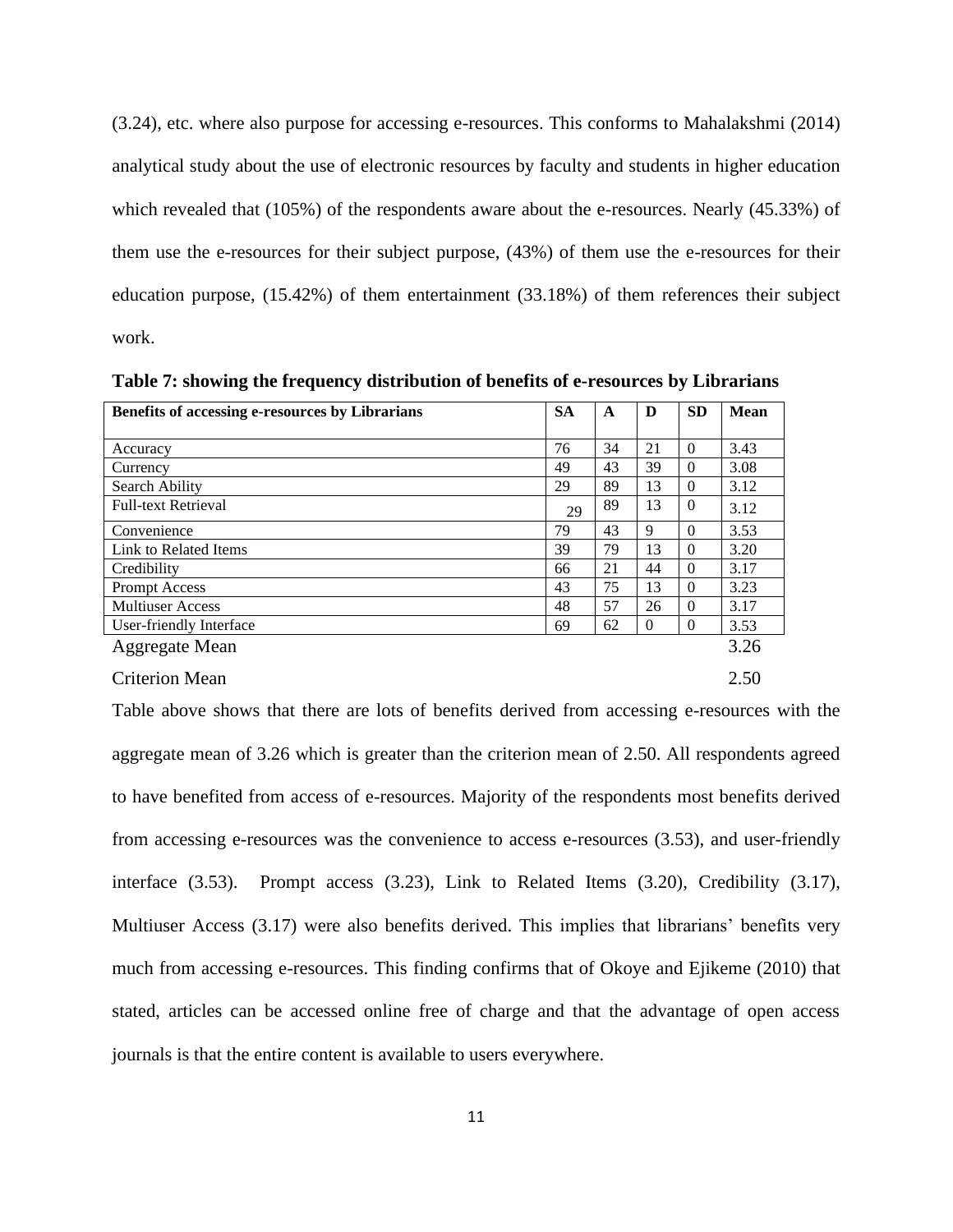### **Discussion of findings**

This study seeks to explore access to e-resources by librarians in University Libraries in Niger Delta Region, Nigeria. This was achieved quantitatively with the use of questionnaires. The findings gathered have been analyzed above. It was discovered that librarians in University Libraries in Niger Delta have access to e-resources, can store e-resources and can share eresources from databases. It is also found out that librarians can access e-resources using various devices such as Andriod Phones, Laptops, desktop etc. at various places such as Homes, offices, ICT centres. E-resources are used for research purpose, publishing, seminars presentations, teaching, examination and to up-date in the area of study.

It also indicated that there are many problems related with access to e-resources by the respondent with aggregate mean of 3.82. The major challenge as stated in the study is Download is delayed which is caused by network problem and low bandwidth, this finding is supported by the work of Gituma, Masika, Muchangi, Nyagah, Otieno, Irimu, … English (2009) when the reported lack of time, slow internet speed cost as a human hindrance to the use of internet. Irregular power supply that reduces the devices or hardware use due to gadgets not charged. Inadequate IT facilities to receive network e.g., 2g or 3g phones will be slow to access eresources, low-capacity laptops and desktop will delay download. These concur with Okoye and Ejikeme (2010) who states that inadequate skills to navigate the internet, unstable power supply and many more challenges militate against e-resources access. Poor infrastructures indicated above that the respondents disagreed that it was not a challenge to access e-resources which might be to the use of android phones for access which almost all have.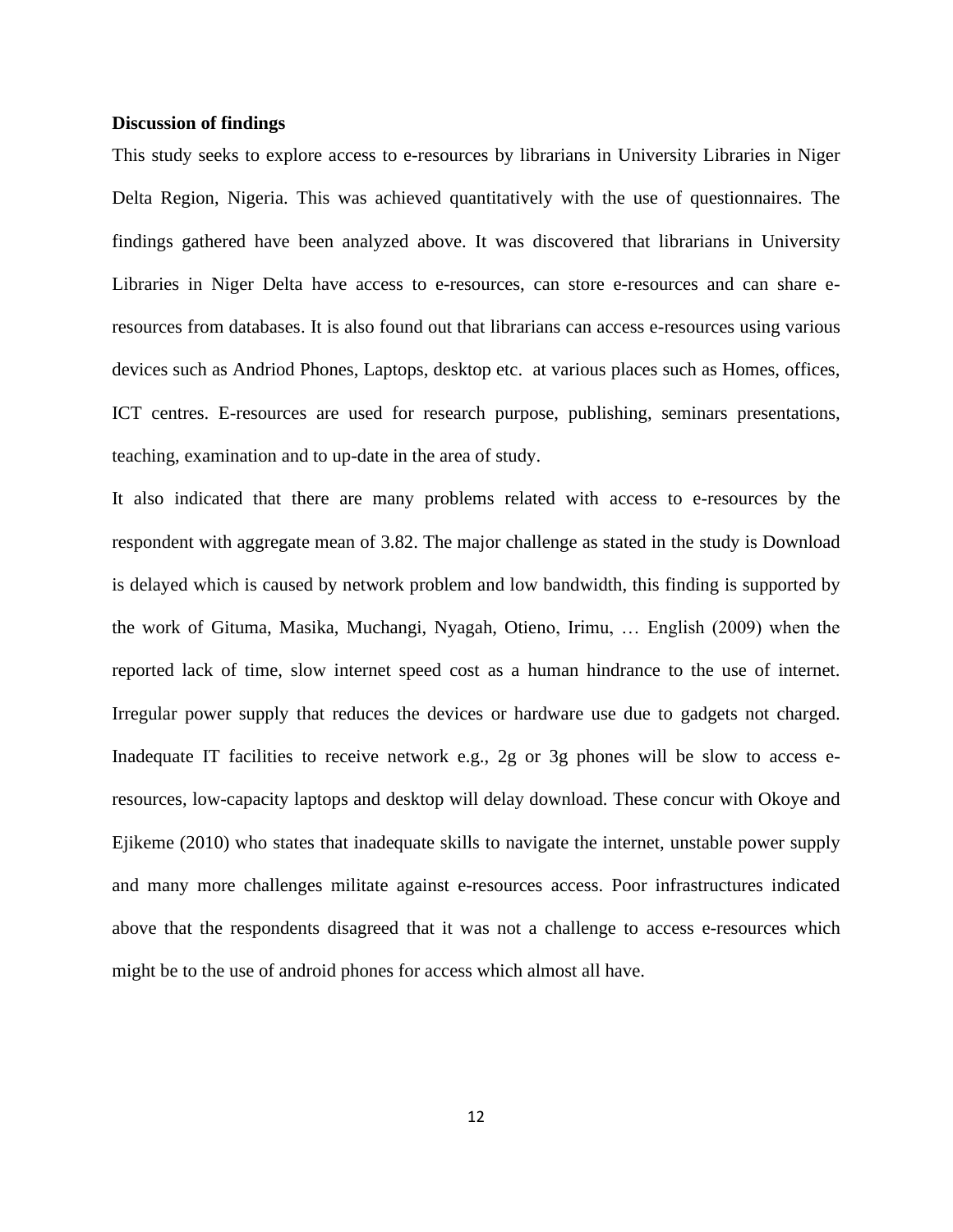### **Conclusion**

It can be concluded from the findings that Librarians in University libraries in Niger Delta region of Nigeria have access to e-resources. It was discovered that Librarians in University libraries in Niger Delta region of Nigeria can access, store and share e-resources from their various devices. E-resources were accessed from home and offices than the library from their personal laptops, android phones and desktops. The benefits derived from access to e-resources includes userfriendly, convenience link to related items, credibility, prompt access, and it is multiuser access. However, Librarians in University libraries in Niger Delta region of Nigeria have challenges in their access to e-resources which was mostly download delay for all the librarians due to Network problem, low bandwidth, irregular power supply, and Inadequate IT facilities. Also lack of search skills, lack of awareness and high cost of data for internet is a constraint.

### **Recommendations**

Based on the findings of this study, the following recommendations are hereby made:

- i. Librarians should be assisted and encouraged to develop technical, and computer literacy skills to enhance their search ability.
- ii. Institution's authorities and governments should provider internet, ICT facilities for all to enjoy free flow for effectiveness and efficiency in accessing e-resources.
- iii. Libraries should have a strong network and bandwidth to access e-resources and to provide better automated services.
- iv. Libraries should have an ICT centres to support users that cannot afford the necessary facilities to access e-resources.
- v. Governments and institutions Authorities should organize seminars, workshop and trainings regularly for librarians to keep them updated for new trends in ICT and librarianship.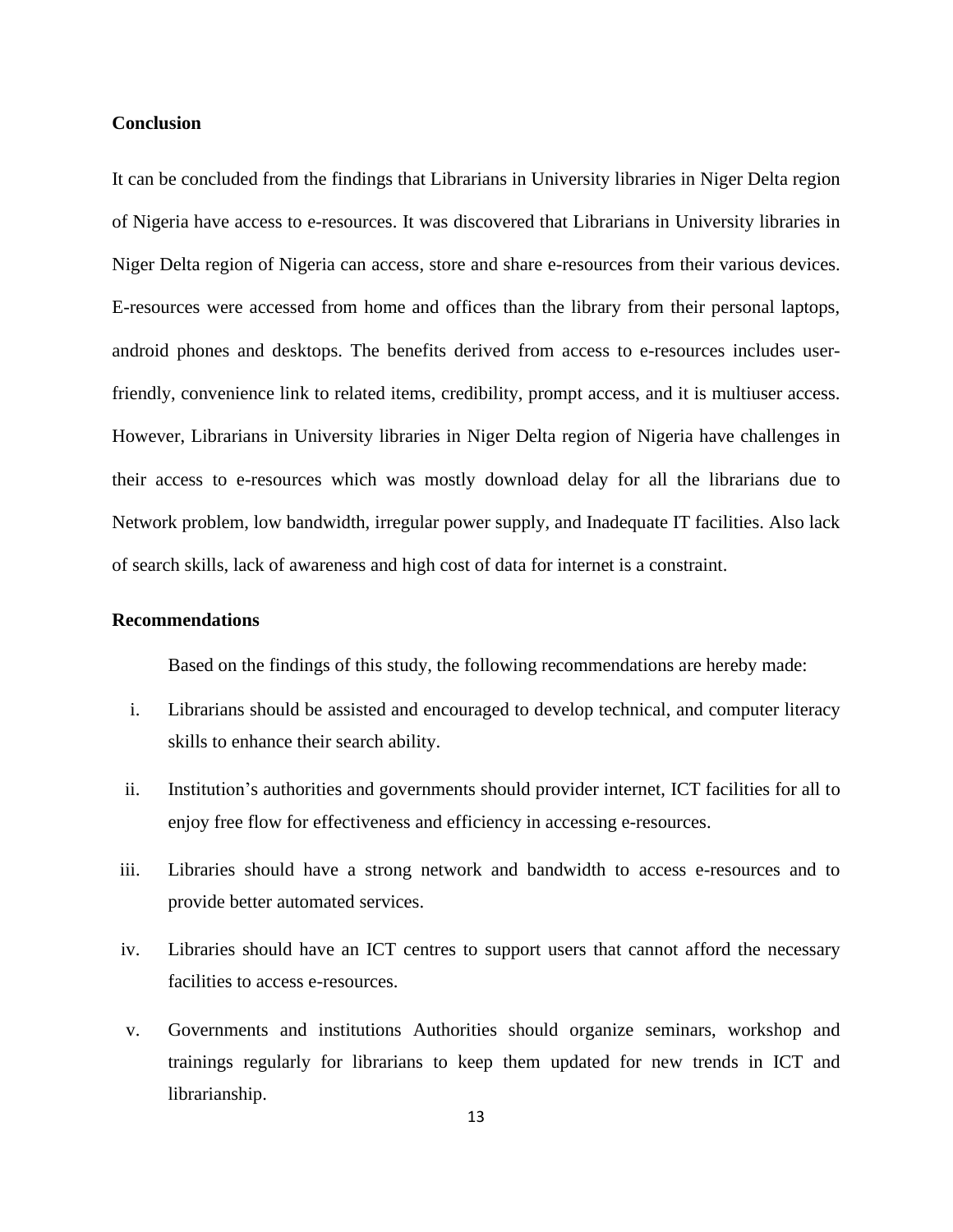#### **REFERENCES**

- Aina, L.O. (2013). Information, knowledge and the Gatekeeper 132nd Inaugural lecture presented at the University of Ilorin on 16th May, 2013.
- Aregbesola, A., & Oguntayo, S. (2014). Use of electronic resources by faculty members in Landmark University. *Computing, Information Systems, Development Informatics & Allied Research Journal, 5(2),* 53-58.
- Chandra, K., Sankaranarayanan D., Nagarajan, M., & Mani, V. (2014). A study on use pattern e-resources among faculty members in Arts and Science Colleges in Chennai. *Journal of Advances in Library and Information Science, 3(1),* 1-5
- Daramola, C. F. (2016). Perception and utilization of electronic resources by undergraduate students: The case of the Federal University of Technology Library, Akure.. *American Journal of Educational Research 4(5),* 366-370. Retrieved on 15/02/2017 from <http://pubs.sciepub.com/education/4/5/1/>
- Dresselhaus, A., & Shrode, F. (2012). Mobile technology and academics: do students use mobile technologies in their academic lives and librarians ready to meet this challenge? *Information technologies and libraries, 7*, 81-101
- Dulle, F. W., Minish-Majanja, M. K. & Cloete, L. M (2010). *Factors influencing the adoption of open access schorlarly communication in Tanzania public universities.* Paper presented at the World Library and Information Congress: 76<sup>th</sup> IFLA General Conference and Assembly. Gothenburg, Sweden. Rerieved from the International Federation of Library Association website;<http://www.ifla.org/flies/hq/papers/ifla76/138-dulle-en.pdf>
- Gituma, A., Masika, M., Muchangi, E., Nyagah, L., Otieno, V., Irimu, G., ... English, M. (2009). Access, sources and value of new medical information: view of final year medical students at the University of North Nairobi. Trop, Med Int. Health, 14(1), 118-122. doi:10.1111/j.1365-31562008.02209.x
- Habiba, U. & Chowdhury, S. (2012). Use of electronic resources and its impact: a study of dhaka university library users. *The Eastern Librarian 23(1).* 74-90 Retrieved from Online:<http://www.banglajol.info/index.php/EL>
- IFLA. (2012). Key issues for e-resources collection development: a guide for libraries. Retrieved from <http://www.ifla.org/files/acquisitoncollection> development/publications/key20Issues%20for%
- Khan, S. I. (2012). Use of E-journals by students and research scholars in the department of Botany of Aligarh Muslim University. *Library and Philosophy and Practice*. Accessed 02 February 2012 from http://www.webpages. uidaho.edu/~mbolin/lpp2012.htm